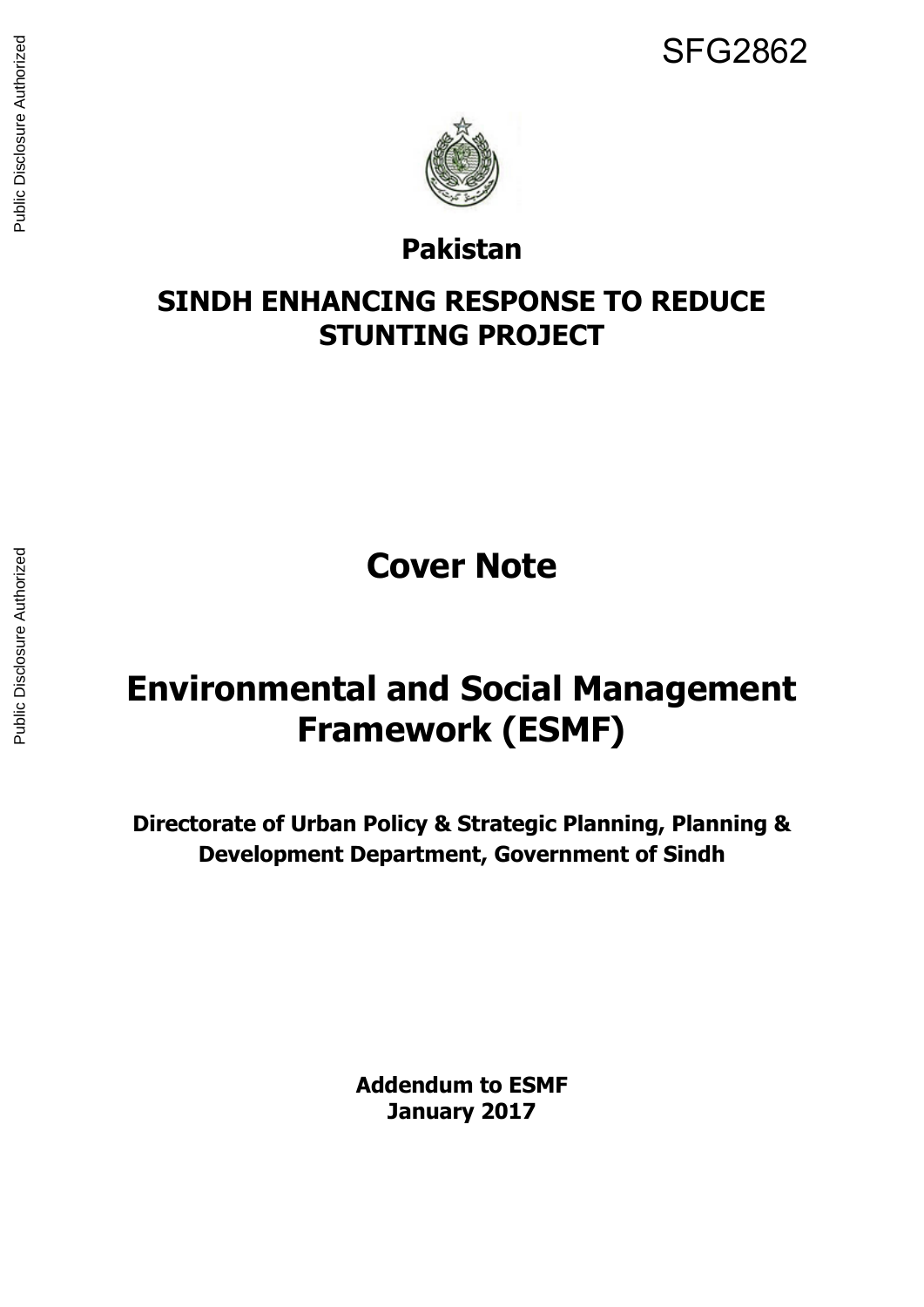## **Cover Note**

## **Rationale**

For decades, Pakistan has had persistently high rates of stunting (and other forms of malnutrition) and currently has the third highest percentage of stunted children (44%) in the world. In Sindh Province, 48% of all children under five suffer from stunting. To reverse the situation, the Government has developed an **Accelerated Action Plan for Reduction of Stunting and Malnutrition (AAP)** with the ambitious goal of reducing stunting from 48% to 30% by 2021 and has requested Bank support in achieving this goal.

The Project Development Objective (PDO) is to contribute the reduction of the stunting rate in Sindh from 48% to 43% by the end of the project. Achievement of the PDO relies on a theory of change which links improved child nutrition, growth, and cognition to improved dietary intake and reduced burden of disease, which in turn rely on improved maternal and child care, improved hygiene and sanitation, and improved household food security. The project would support implementation of the AAP with a more modest objective of reducing stunting in Sindh by at least 1% per year from 48% to 43% over the life of the project. Given the inadequate results of previous input-based projects, this project would use a results-based approach to link disbursements to the achievement of agreed-upon, pre-defined indicators. Disbursement-linked indicators (DLI) have been used in other projects in Sindh and contributed significantly to: (i) sector dialogue (by focusing on political ownership of the Government's program); (ii) technical results (by linking disbursements to planned progress and performance targets); and (iii) donor coordination (by facilitating planning, budgeting, and supervision within a common framework).

The physical interventions which are triggering the environmental and social adverse impacts are as under;

- Sanitation and Hygiene: Building on the proposed Multi-Sectoral Actions for Nutrition Project (MSAN) in 13 districts to make villages open defecation free (ODF) named as Saaf Suthro Sindh (SSS), the AAP plans to expand coverage across Sindh. In addition to supporting the ODF initiative, project will incentivize an enhanced program on hand washing.
- Agriculture (including Livestock and Fisheries): Building on a flexible and demand driven approach to be piloted in 20 union councils of 4 districts under the proposed MSAN Project named as Agriculture for Nutrition (A4N), the department plans to scale up to 10 districts with a high incidence of stunting with nutrition sensitive interventions that would contribute to enhancing household food diversity and access to high nutritive value foods, especially of the poorest and most food insecure households; and to consumption of high nutrition content food, especially by pregnant-nursing women, children under five and adolescents.

### **Scope of Addendum to MSAN ESMF**

The Environment and Social Management Framework (ESMF) has been prepared by the Urban Unit of Planning and Development department GoS for the 13 districts of Sindh province targeted under the MSAN project. This existing ESMF is reviewed and revised to reflect the scale up of activities under the AAP. For the first year the AAP has targeted two districts i.e. *Jamshoro and Mirpurkhas* for implementation. Therefore, this addendum to the existing ESMF of MSAN provides an update for Environmental and social baseline, assessments and consultations with stakeholders for the two (02) aforementioned districts. An update, including environmental and social baseline, assessments, and consultations with stakeholders, will be attached to the ESMF for further districts within a month of their identification.